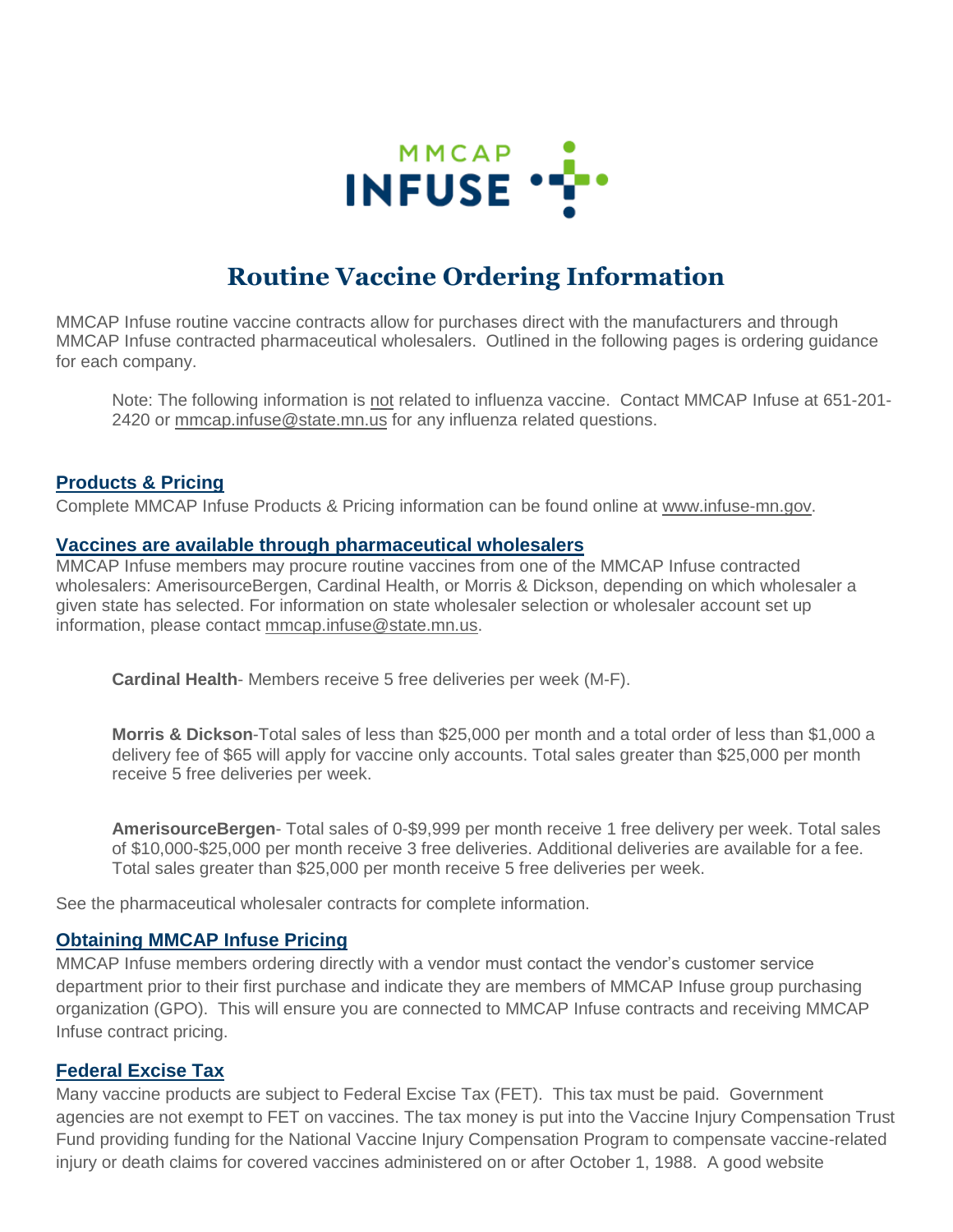explaining additional information on the tax is [http://www.hrsa.gov/vaccinecompensation/index.html.](http://www.hrsa.gov/vaccinecompensation/index.html) The HRSA site also has the authorizing legislation.

## **Storage and Handling**

Customers taking physical possession of vaccine product(s) are fully responsible for complying with all applicable federal, state, and local laws and regulations relating to the storage, handling, and distribution of such products.

#### **Product Returns**

Products must be returned in accordance with the Vendors' return policies. Contact Vendor customer service department or your wholesaler for all vaccine returns. Vaccines must be stored and handled according to individual product specifications.

## **DSCSA**

Inquire with the Vendor for further information regarding obtaining traceability transaction information. MMCAP resource is available on [www.infuse-mn.gov,](http://www.infuse-mn.gov/) under Resources.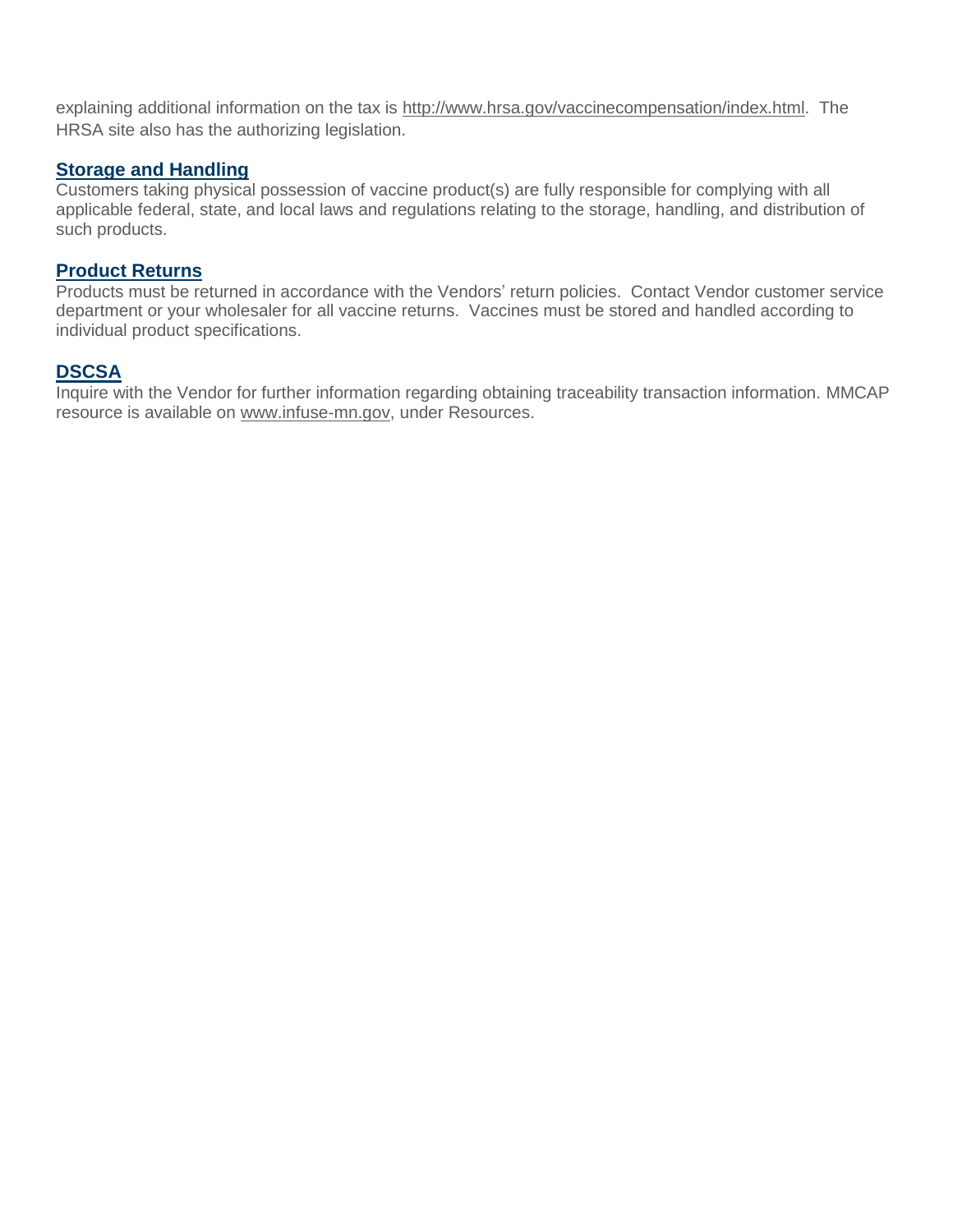# **GSK (GlaxoSmithKline)**

1 Franklin Plaza, 3F0605, 1600 Vine St. Philadelphia, PA 19102 5 Moore Drive Research Triangle Park, NC 27709 **Customer Service=1.866.475.8222 Website= [www.gskvaccinesdirect.com](https://www.gsk.com/en-gb/products/our-vaccines/)** GSK Fed Tax ID # is 23-1099050 MMCAP Infuse Contract #MMS15112 Contract End Date: 6/30/2019

#### **Direct**

For full direct purchase terms, see contract.

*Ordering.* There is no order minimum or handling fee. MMCAP Infuse Participating Facilities may place orders for any of the Vendor's vaccines either through MMCAP Infuse Authorized Wholesalers or directly from Vendor through **[www.gskvaccinesdirect.com](https://www.gsk.com/en-gb/products/our-vaccines/)** (the "GSK Direct Website"). MMCAP Infuse Participating Facilities purchasing vaccines from the Vendor will sign-up, accept, and abide with terms and conditions of the GSK Direct Website. A DEC form must be filled out signed and returned to GSK prior to purchasing GSK products.

*Payment.* MMCAP Infuse Participating Facilities shall pay for all regular orders, with payment to be received by GSK no later than thirty (30) days for cash payments or EFT payments from the date of the invoice. Unauthorized deductions are not permitted and are in violation of this offer and may result in delayed shipments. MMCAP Infuse Participating Facilities shall pay for purchases of GSK Products by check made payable to GSK or by electronic fund transfer (EFT). Payment must be sent to the following address:

> GlaxoSmithKline Financial, Inc. P.O. Box 740415 Atlanta, GA 30374-0415

If GSK does not receive payment within thirty (30) days from the date of invoice, GSK may elect to withhold shipment of GSK products. For further information on EFT, contact GSK Customer Financial Services at 866- 334-7111.

*Shipping.* GSK will ship the product ordered to the address specified at the time of order in accordance with and subject to the terms and conditions of the GSK Direct Website. If product arrives in broken or damaged condition, the MMCAP Infuse Participating Facility shall insist upon carrier's agent noting the damage or breakage on the delivery receipt. GSK shall prepay all carrier charges and insurance against the MMCAP Infuse Participating Facility's risk of loss or damage to GSK products during carriage.

*Returns.* Please review GSK returns policy at [http://www.gskvaccinesdirect.com/gsk/en/US/links/ReturnGoodsPolicy.html](https://www.gsk-ecs.com/medias/GSK-RETURN-GOODS-POLICY-EFFECTIVE-AUGUST-17-2020.pdf?context=bWFzdGVyfHJvb3R8NDA2NzQxfGFwcGxpY2F0aW9uL3BkZnxoNDIvaDZiLzkxNzQxODYwNjU5NTAucGRmfDc3Y2IxYjIzMjhlMDQyNmQwMDA1YjI1MjFjODc4ODJmYWZkYjdlYWJkNmY4YTM2NWU5Y2ZlNmQ0YzExOTczN2U)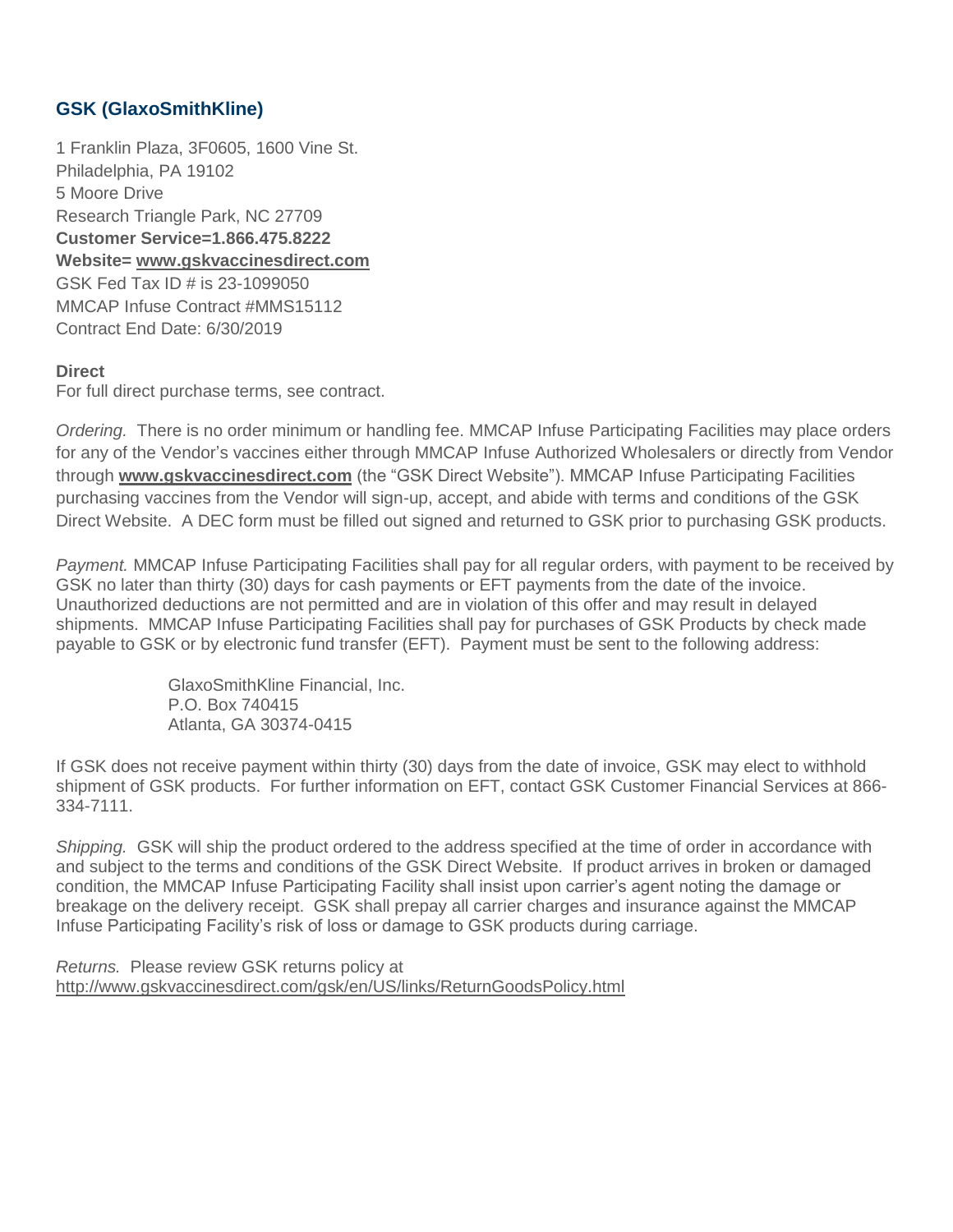# **Dynavax Technologies Corporation**

2929 Seventh Street, Suite 100 Berkeley, CA 94710 **Customer Service = 1.844.810.6522**; e-mail: DynavaxCS@icsconnect.com **Website= [http://www.dynavax.com](http://www.dynavax.com/)** Fed Tax ID # is 33-0728374 MMCAP Infuse Contract #MMS18004 Contract End Date: 6/30/2019

#### **Direct**

MMCAP Infuse Contract does not allow for direct purchasing at this time.

*Ordering.* MMCAP Infuse Participating Facilities may order product through the MMCAP Infuse contracted pharmaceutical wholesalers.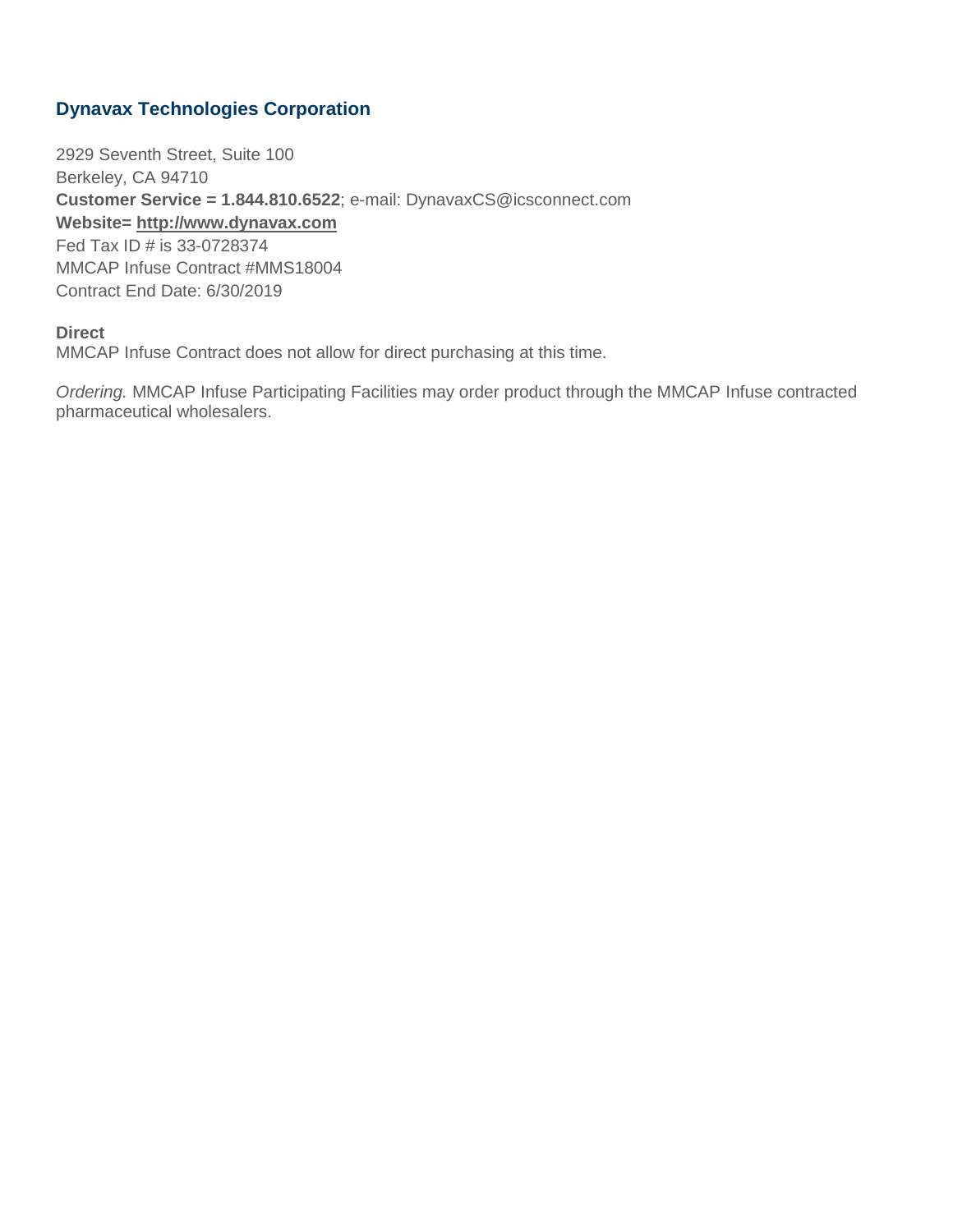# **Sanofi Pasteur**

Discovery Drive Swiftwater, PA 18370

**Customer Service = 1.800.822.2463 Website = https://www.vaccineshoppe.com/** Sanofi Pasteur Fed Tax ID # is 98-0033013 MMCAP Infuse Contract #MMS15198 Contract End Date: 6/30/2019

## **Direct**

For full direct purchase terms, see contract.

*Ordering.* Phone: 800-VACCINE (800-822-2463) Monday through Friday, between 8 AM and 6:30 PM Eastern Time Fax: (570) 957-0940 Website: **[www.vaccineshoppe.com](http://www.vaccineshoppe.com/)** \*

*Mail:* Sanofi Pasteur Inc. Attn: Customer Account Management Discovery Drive Swiftwater, PA 18370-0187

There is a \$600.00 minimum order or a handling charge of \$25.00 will be added.

*Shipping.* Title to merchandise sold will pass to the MMCAP Infuse Participating Facility upon delivery at the MMCAP Infuse Participating Facility's destination. All shipments are made by common carrier. Time of delivery is usually within 14 days after receipt of order.

Claims for loss, shortage, breakage, leakage, or other damage occurring in transit must be submitted to Vendor at its headquarters within 10 days from date of invoice, for replacement or credit of affected product(s), which includes but is not limited to vaccines.

*Payment.* Direct payment terms are 2% - 30/Net 31 for any items shipped, including partial shipments. Prompt payment discount does not apply to any appropriate Federal Excise Taxes/Surcharges. \*An additional 1% savings is available for all orders placed through our on-line channel.

Invoices should be paid in full within 30 days (or at contract terms, if applicable) of the invoice date. Vendor reserves the right to charge a fee of the lesser of 1.5% per month or the maximum permissible rate if payment is not received within terms. Federal Excise Tax is not subject to any discounts.

Payment may be sent to the remittance address indicated on the invoice. Payment by check is recognized when received at the lock-box address indicated on the invoice. MasterCard®, VISA®, Discover®, and American Express® are accepted as payment for purchases.

*Returns.* All returns must comply with federal and state laws and regulations. With the exception of Fluzone, Menomune and Imogam, Sanofi Pasteur offers 100% credit (credit based on the invoice purchase price) upon expiration on all listed Sanofi Pasteur product(s) purchased directly from Sanofi Pasteur that are unopened, complete packages returned within 1 year after the expiration date. All expired product(s) must be shipped prepaid to Sanofi Pasteur at Genco Pharmaceutical Services, 6101 N. 64th Street, Milwaukee, WI 53218. Collect shipments will not be accepted. Please include Customer name, address and account number inside the return package. Please contact Customer Account Management for instructions on returning product due to physical defect or for purchases not made directly from Sanofi Pasteur.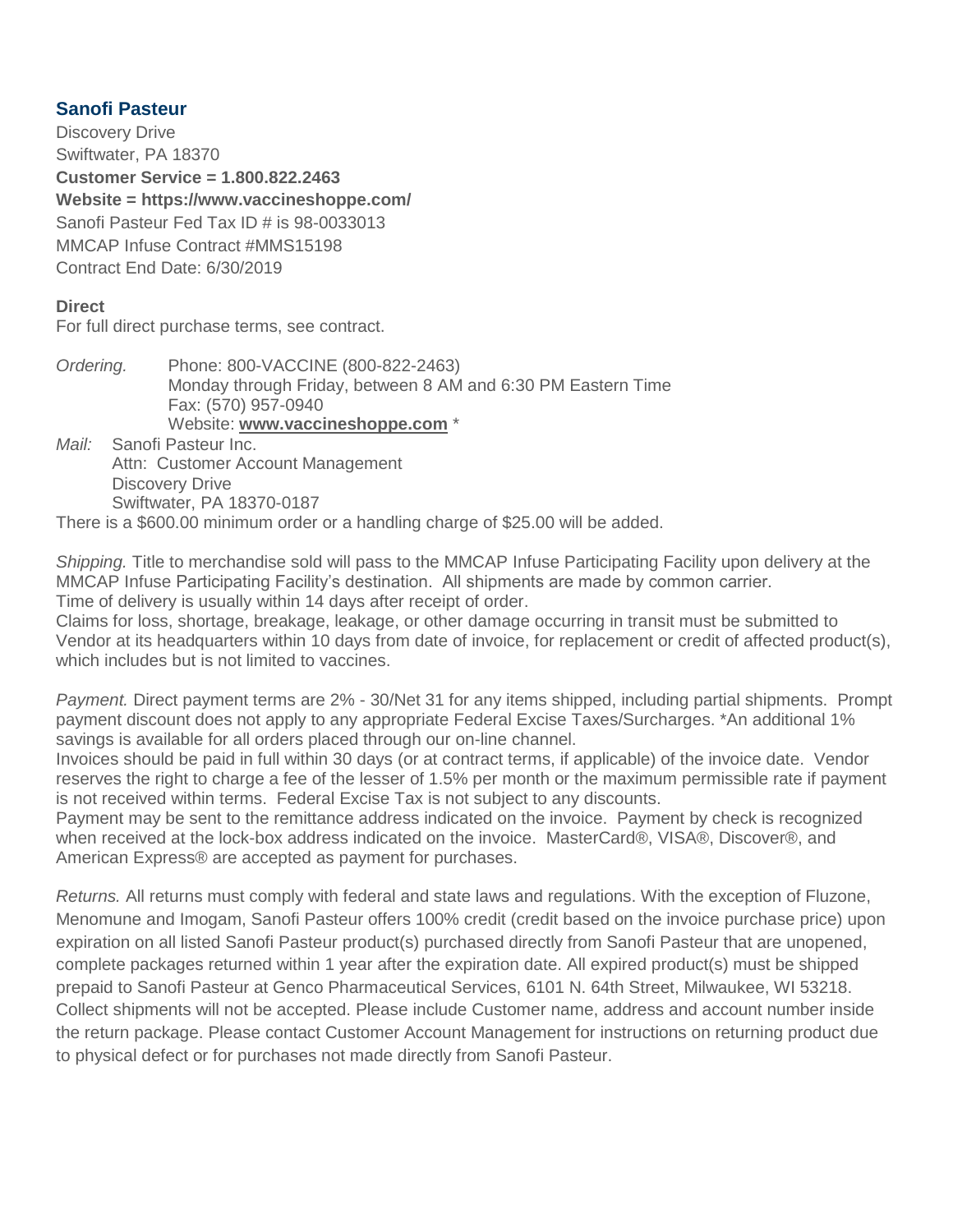All product(s) manufactured by Sanofi Pasteur and returned to Sanofi Pasteur at Genco Pharmaceutical Services will be destroyed. If Customer has any questions regarding the Return Goods Policy, please contact Customer Account Management at Sanofi Pasteur's headquarters at 1-800-VACCINE (**1-800-822-2463**). The Sanofi Pasteur Return Goods Policy is subject to change without prior notification.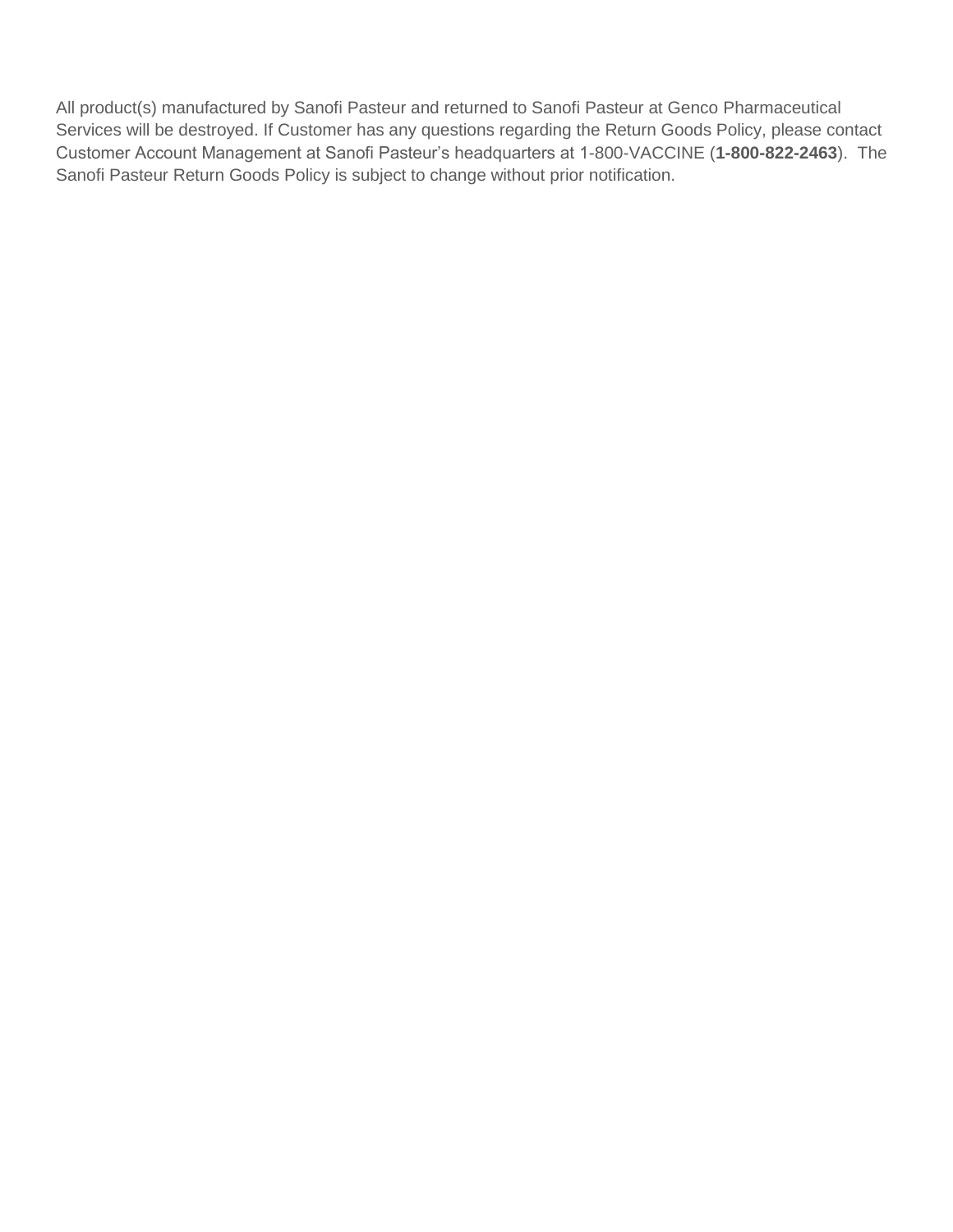## **Merck Vaccine**

P.O. Box 4, WP97-B366, West Point, PA 19486 **Customer Service= 1.877.829.6372 Website= [https://www.merckvaccines.com](https://www.merckvaccines.com/)** Merck Fed Tax ID# is 22-1109110 MMCAP Infuse Contract #MMS15147 Contract End Date: 6/30/2019

#### **Direct**

For full direct purchase terms, see contract.

*Ordering.* Products can be ordered directly through Merck. A customer must first establish an account with the Merck Order Management Center.

Telephone Number: 1-800 637-2579

Website for Ordering: [www.merckvaccines.com](http://www.merckvaccines.com/)

The Order Minimum in effect as of the Effective Date of this Contract is the following: Vaccine orders of less than \$600 per shipping location will be subject to a service charge of \$20. Vendor agrees to address Claims for Loss or Damage in Shipment for Direct Purchases only, in accordance with Vendor's applicable published policy in effect at the time of order.

*Payment.* Eligible MMCAP Infuse Participating Facilities that purchase vaccines directly from Vendor pursuant to this Agreement will be eligible for a two percent (2%) prompt payment discount on invoice purchases if paid within 90 days from the date of invoice; net 91 days. Merck mailing address for remittance:

> Merck Co. P.O. BOX 5254 Carol Stream, IL 60197-5254

Vendor accepts 3 forms of payment: Electronic, Check, and Credit Card (American Express, MasterCard, and VISA).

Full Terms & Conditions can be found at [http://www.merck.com/e](http://www.merck.com/e-business/reports/termsAndConditionsOfSale.pdf)[business/reports/termsAndConditionsOfSale.pdf](http://www.merck.com/e-business/reports/termsAndConditionsOfSale.pdf)

*Returns.* <https://www.merckvaccines.com/Order-Products/Pages/TermsConditionsOfSale> Returns information can be found beginning on page 8 and is subject to change at any time.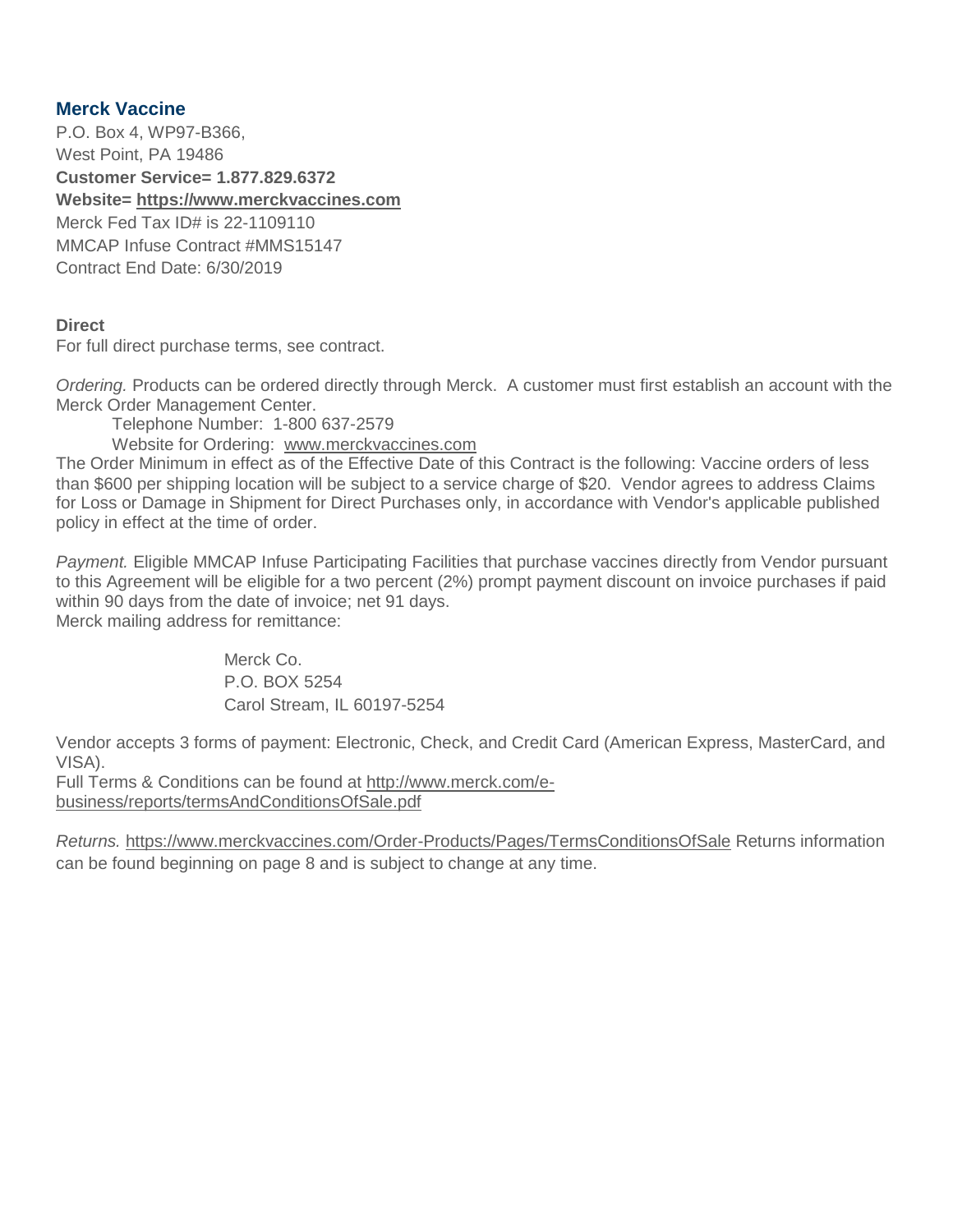# **PaxVax, Inc.**

555 Twin Dolphin Drive, Suite 360 Redwood City, CA 94063 **Customer Service = 1.800.533.5899 x 5806**

#### **Website= [www.paxvax.com](http://www.paxvax.com/)** Fed Tax ID # is 20-5638827 MMCAP Infuse Contract #MMS15287 Contract End Date: 6/30/2019

#### **Direct**

For full direct purchase terms, see contract.

*Ordering.* MMCAP Infuse Participating Facilities ordering for the first time are required to transmit an order on their official paperwork or a purchase order.

Orders can be placed by calling

(800) 533-5899, extension 5806, or by

fax at (800) 392-9490.

Vendor does not require a waiting period for account establishment. Subsequent orders will be accepted on Vendor's Order Fax-Form.

Minimum Order Quantity is one (1) unit.

*Shipping.* If an order is received by Noon, it is shipped that same day provided delivery is not on a weekend. Shipments are F.O.B. destination and are made Monday through Thursday in refrigerated containers. Orders are shipped within one (1) to five (5) days after receipt of order.

*Payment.* Payment terms are Net 30 Days.

*Returns.* Contact vendor's customer service number is (800) 533-5899 with any questions.